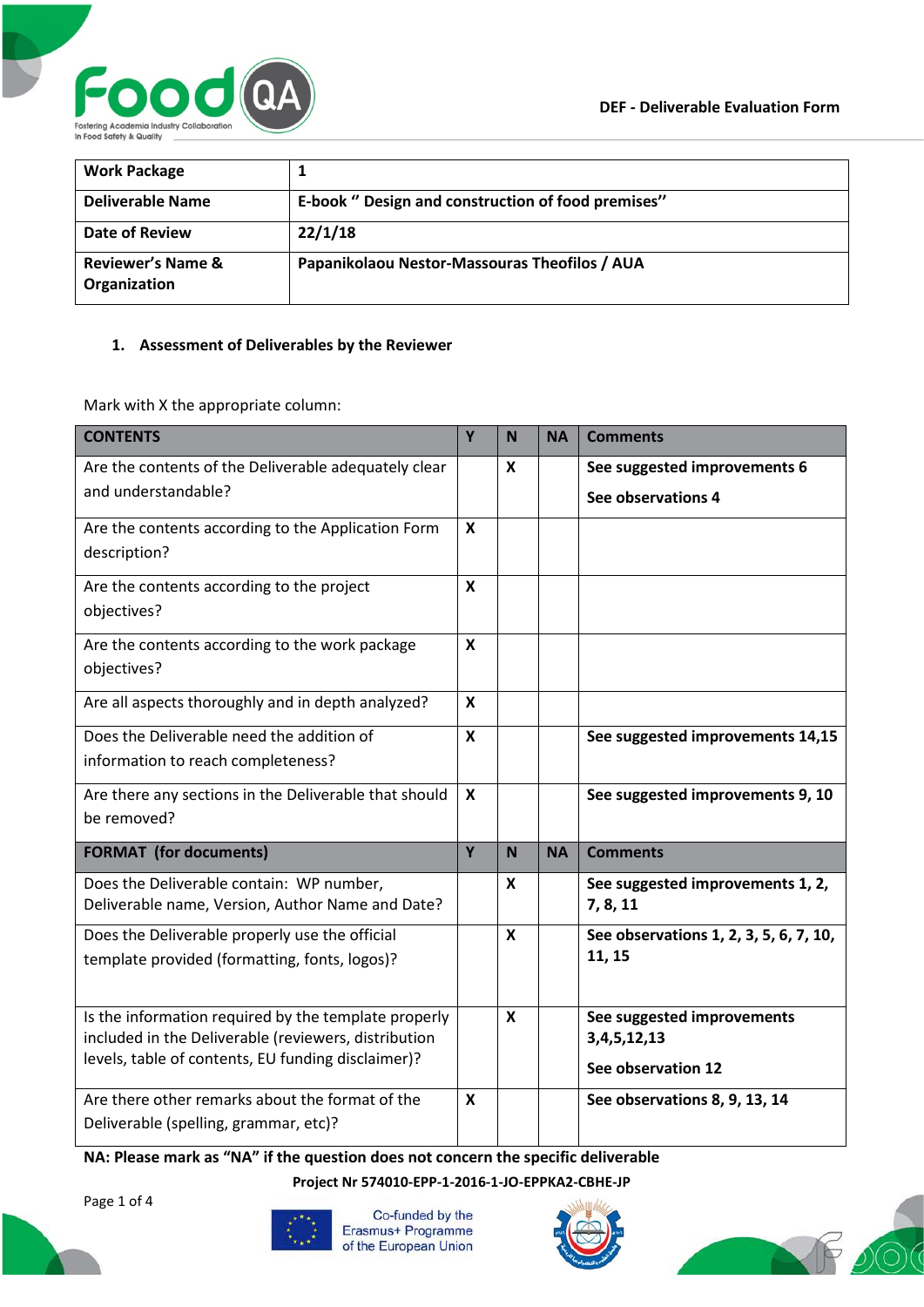

**2. Suggested improvements** (Changes that should be implemented - Missing information - Further improvements - add rows as needed)

|                         | Page No.                | <b>Section</b>           | <b>Suggested Improvement</b>                                                                                                                                     |
|-------------------------|-------------------------|--------------------------|------------------------------------------------------------------------------------------------------------------------------------------------------------------|
| $\mathbf{1}$            | $\mathbf{1}$            | <b>Editors</b>           | Editor's names are not<br>mentioned                                                                                                                              |
| $\overline{2}$          | $\overline{7}$          | Authors-chapter 1        | Author's names are not<br>mentioned                                                                                                                              |
| 3                       | 96                      | <b>Key words</b>         | No key words<br>mentioned                                                                                                                                        |
| 4                       | 96                      | Glossary                 | <b>No Glossary included</b>                                                                                                                                      |
| 5                       | 96                      | <b>Abbreviations</b>     | <b>No abbreviations</b><br>mentioned                                                                                                                             |
| 6                       | $\overline{\mathbf{3}}$ | <b>Contents</b>          | <b>Contents don't match</b><br>chapters contents in<br>many cases(chapter 1,<br>chapter 3, chapter 4,<br>chapter 5) - different<br>titles & different<br>numbers |
| $\overline{\mathbf{z}}$ | 17                      | <b>Authors-chapter 3</b> | Author's names are not<br>mentioned                                                                                                                              |
| 8                       | 27                      | Chapter 3.3              | Author's name shouldn't<br>be mentioned in<br>subchapters-only in the<br>beginning of each<br>chapter                                                            |
| 9                       | 29-31                   | Chapter 3.3              | <b>Review if Food</b><br>transport-min<br>requirements-mobile<br>food vehicles are<br>relevant to the chapter                                                    |
| 10                      | 41-43                   | Chapter 3.8.2            | <b>Review if Cleaners sink-</b><br>Hand washing facility-<br>Toilets are relevant to<br>the chapter-it is<br>proposed to be removed<br>to 3.11 staff facilities  |
| 11                      | 51                      | Chapter 3.11             | Author's name shouldn't<br>be mentioned in                                                                                                                       |

**Project Nr 574010-EPP-1-2016-1-JO-EPPKA2-CBHE-JP**





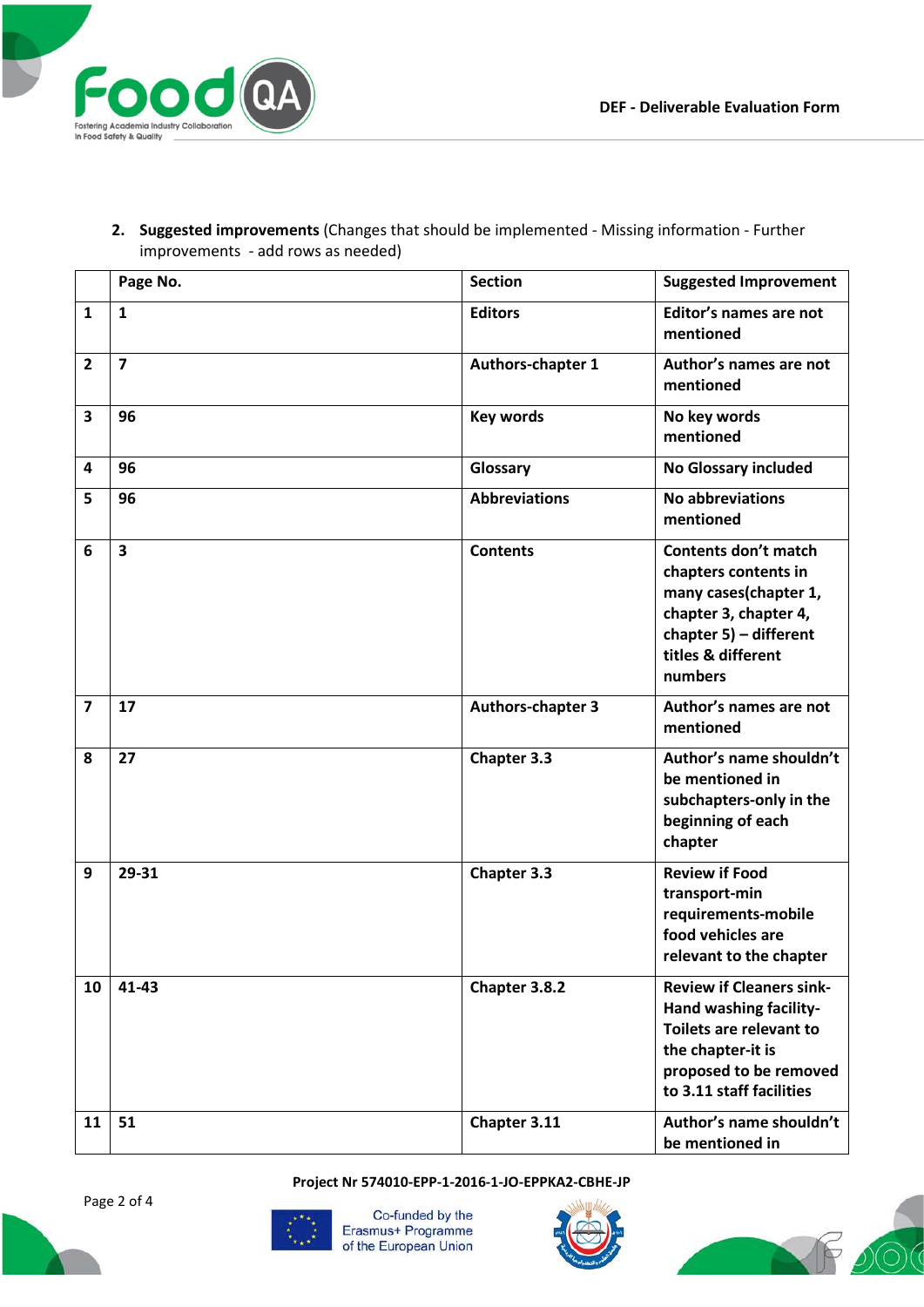

|    |       |                  | subchapters-only in the<br>beginning of each<br>chapter                                               |
|----|-------|------------------|-------------------------------------------------------------------------------------------------------|
| 12 | 15    | <b>Chapter 2</b> | Chapter's objectives are<br>missing                                                                   |
| 13 | 18    | <b>Chapter 3</b> | Chapter's objectives are<br>missing                                                                   |
| 14 | 74-79 | Chapter 5.1.1    | There should be a<br>description of the<br>approval procedure in<br>Jordan and not only in<br>general |
| 15 | 86-90 | Chapter 5.1.3    | There should be a<br>description of the<br>approval procedure in<br>Jordan and not only in<br>general |

## **3. Any other observations** (e.g. minor corrections that need attention - add rows as needed)

|                         | Page No.     | <b>Section</b>            | <b>Observations</b>                                                       |
|-------------------------|--------------|---------------------------|---------------------------------------------------------------------------|
| $\mathbf{1}$            | $\mathbf{1}$ | <b>Editors-date</b>       | Different font than proposed                                              |
| $\overline{2}$          | $3 - 4$      | <b>Contents</b>           | Different font than proposed                                              |
| $\overline{\mathbf{3}}$ | 17           | <b>Contents chapter 3</b> | Different font than proposed                                              |
| 4                       | $19 - 23$    | Chapter 3.1               | 3.1.1-3.1.8 don't have titles and<br>are not mentioned in the<br>contents |
| 5                       | 27-68        | <b>Chapter 3.3-3.11</b>   | Different font of text than<br>proposed                                   |
| 6                       | 68           | <b>Contents chapter 4</b> | Different font than proposed                                              |
| $\overline{7}$          | 72           | <b>Contents chapter 5</b> | Different font than proposed                                              |
| 8                       | 15-16        | <b>Chapter 2</b>          | <b>Check spelling and grammar</b><br>again                                |
| 9                       | 19-27        | <b>Chapter 3.1-3.2</b>    | Check spelling, grammar and<br>paragraph format again                     |
| 10                      | 35           | <b>Chapter 3.6</b>        | Check paragraph format again                                              |
| 11                      | 40           | Chapter 3.8.1-3.8.2       | <b>Check format of titles</b>                                             |

**Project Nr 574010-EPP-1-2016-1-JO-EPPKA2-CBHE-JP**



Co-funded by the Erasmus+ Programme of the European Union